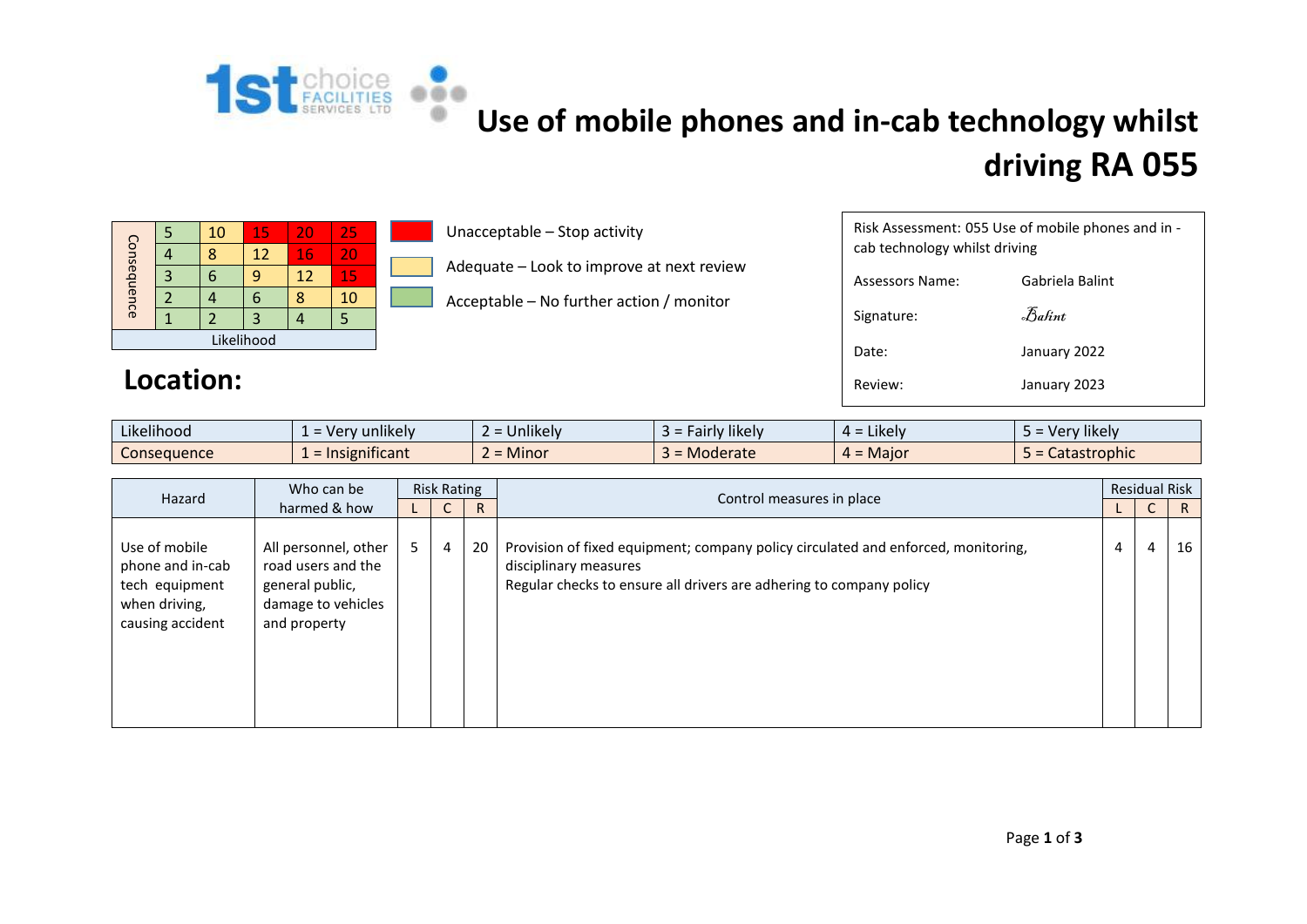

## **Use of mobile phones and in-cab technology whilst driving RA 055**

| Hazard                                                                                                        | Who can be                                     | <b>Risk Rating</b> |                                    |                                           | Control measures in place                                                                                                                                  | <b>Residual Risk</b> |                                     |                   |
|---------------------------------------------------------------------------------------------------------------|------------------------------------------------|--------------------|------------------------------------|-------------------------------------------|------------------------------------------------------------------------------------------------------------------------------------------------------------|----------------------|-------------------------------------|-------------------|
| harmed & how                                                                                                  |                                                | $\mathsf{L}$       | C                                  | $\mathsf{R}$                              |                                                                                                                                                            | L.                   | C                                   | $\mathsf{R}$      |
| Use in hazardous<br>areas e.g.garage<br>forecourt, risk of<br>explosion                                       | All persons and<br>property in the<br>vicinity | 5                  | 5                                  | 25                                        | Training, company policy circulated and enforced, monitoring, disciplinary measures<br>Regular checks to ensure all drivers are adhering to company policy |                      | 4                                   | 16                |
| Hazard                                                                                                        | Who can be<br>harmed & how                     |                    | <b>Risk Rating</b><br>$\mathsf{C}$ | Control measures in place<br>$\mathsf{R}$ |                                                                                                                                                            |                      | <b>Residual Risk</b><br>$\mathsf C$ |                   |
| Use in prohibited<br>area e.g. hospitals<br>causing<br>interference or<br>damage to<br>sensitive<br>equipment | All persons and<br>property in the<br>vicinity | 4                  | 4                                  | 16                                        | Training, company policy circulated and enforced, monitoring, disciplinary measures<br>Regular checks to ensure all drivers are adhering to company policy |                      | 2                                   | $\mathsf{R}$<br>8 |